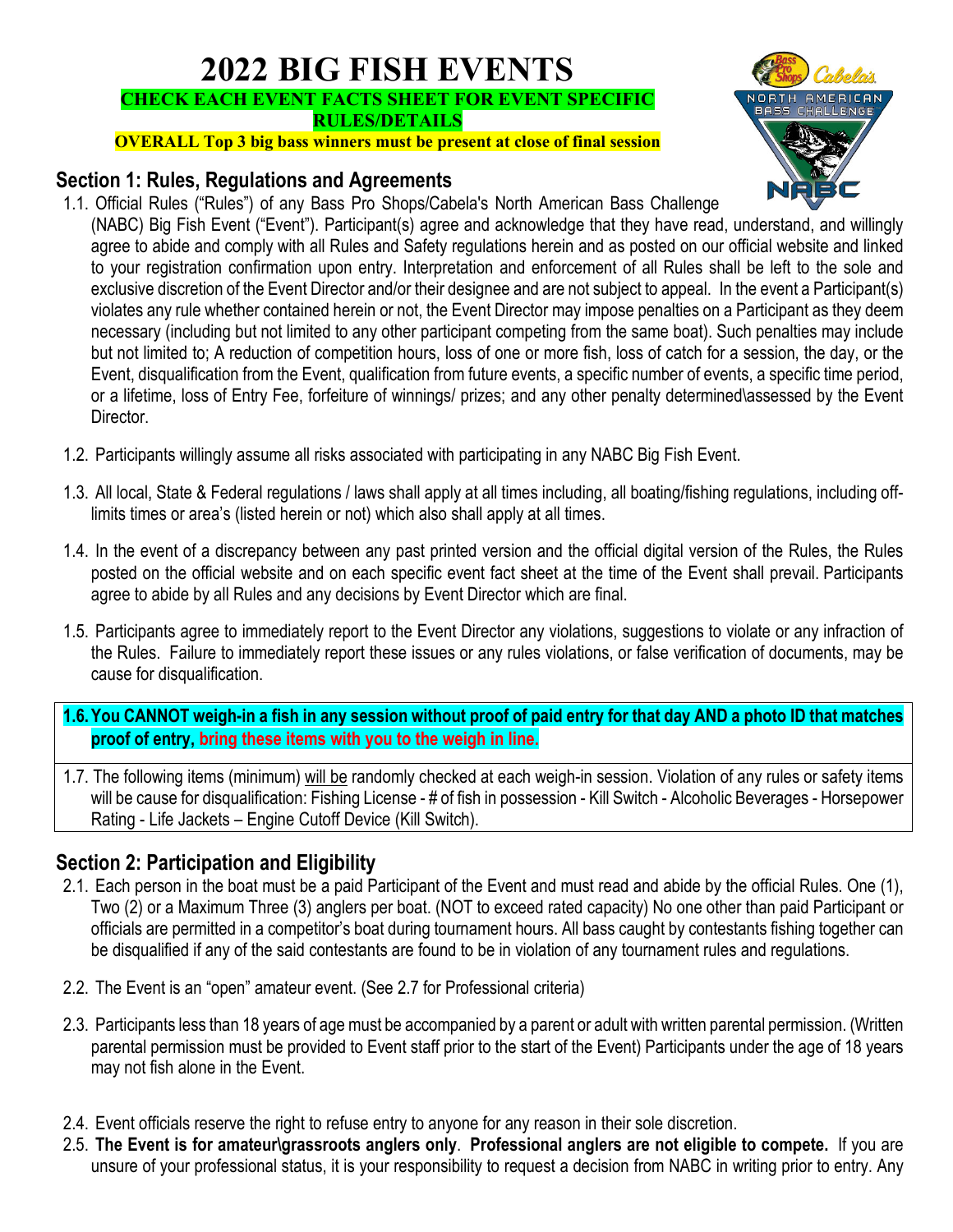Participant who enters this Event and is determined to be a professional, will be removed from competition immediately and will forfeit the Entry Fee (or entry fees) (as defined below).

- 2.6. Any angler meeting any of the following criteria is considered a "professional" and is not eligible to compete.
	- I. Anglers who guided professionally for ANY species of fish and for a fee (of any kind) on the host lake within the last twelve (12) months immediately preceding the Event.
	- II. Anglers who fished a season of a top level circuit professionally of the B.A.S.S. Elite Series, FLW Tour/Pro Tour, and/or MLF Bass Pro Tour within the last two (2) years or won any of those circuits' year end championships.
	- III. Anglers who have professional career fishing tournament earnings in the aggregate in excess of \$250,000.00 with B.A.S.S., FLW, MLFLW, MLF, and/or the PAA.
- 2.7. Any Participant desiring to inquire regarding the professional status of another Participant, must do so in accordance with the Protests and Dispute Article of these Rules (Section 15).

# **Section 3: Registration and Entry Fee**

- 3.1. Each Participant shall pay an entry fee of \$125 for a one-day entry or \$200 for a two-day entry (hereinafter "Entry Fee") per angler to participate in the Event. The Entry Fee shall be paid in full prior to the close of registration for the event. Twoday entry discount only applies if both days are paid in advance of the first day, otherwise it is considered a two (2) - oneday entry's to fish both days.
- 3.2. Participants are encouraged to register Online or at one of the local onsite registration times / locations listed on that Event's fact sheet. **GENERAL** Event Registration with multi day discounts closes at 6 p.m. "event local time" on the night prior to the beginning of the first day of the event. Generally, there will be NO "at the ramp" morning registrations. Once **GENERAL** registration closes and the event begins, participants that register for subsequent days must do so before 6 p.m. the evening before the subsequent day they have elected to fish. ANY days not registered for by the 6pm close of general registration will be at the one-day price. Late entrants must also adhere to the off-limits rules listed herein.
- 3.3. There will be no refunds of the Entry fee unless an event is cancelled in advance. In the event of a verifiable emergency and a Participant requests to cancel an entry, NABC will consider moving an entry forward to another NABC event as a one-time courtesy. Subsequent withdrawals will forfeit entry fees.
- 3.4. If the Participant registers online they are **NOT** required to attend a local mandatory onsite registration prior to the Event. There is no meeting to attend prior to the Event, it is each Participants responsibility to read and understand the Rules, including all safety rules. IF you have questions ask a tournament official.
- 3.5. Payment of the Entry Fee constitutes a representation by each Participant that he/she has read and understands the Rules, including all safety rules. All Participants agree they will abide by such Rules and abide by decisions of the Event Director and/or Event Staff. IF you have questions please ask.
- 3.6. Chemical substance addiction or abuse, conviction of a felony or other crimes including those involving moral turpitude, or other conduct reflecting unfavorably upon efforts to promote safety, sportsmanship, fair competition and compliance with Event Rules, shall be grounds for rejecting any application for registration and/or for disqualification, suspension from the Event, and/or other disciplinary action.
- 3.7.**OPTIONAL** NABC Membership NABC membership is **OPTIONAL** it is **NOT required**; annual memberships are only \$40.00 per person per year. Membership is **100% optional** but carries with it some great member benefits, any one of which is valued at more than the membership actually costs.
	- I. Each person who purchases an OPTIONAL NABC membership **before GENERAL registration** closes will receive a custom Federation Angler IM7 graphite rod (\$89.99 value) at their first event of the year. Members must pick up their rod (choice of spinning or bait casting) at the registration site listed on the event fact sheet or after the days final weigh-in. We may not distribute rods during tournament hours and we will NOT ship them.
	- II. In case of a tie NABC membership is the first tie breaker.
	- III. First out of the money for all sessions (4 per day) wins a \$50.00 Gift card **IF** they are a NABC member.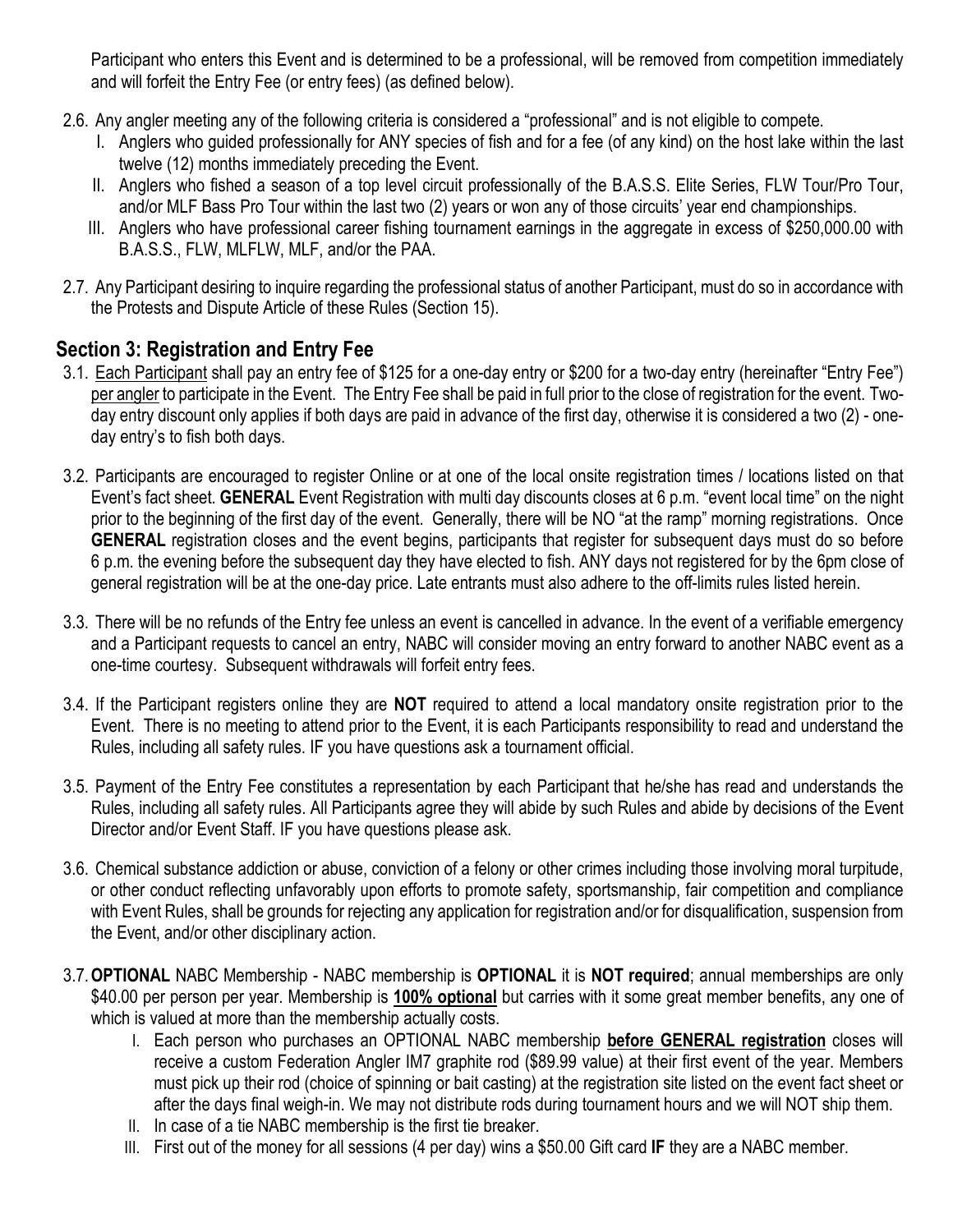# **Section 4: Practice, Off Limits, Event and Hours**

- 4.1.Fish must be caught on/from the official Event waters during official hours. You may fish anywhere on Event waters accessible to the public by boat, except areas designated as "off limits/no fishing" by local, state, and federal officials.
- 4.2. Event off limits time begins at 6:30 p.m. the night before the first competition day of each Event. Participants must be off the water on or before 6:30 p.m. on the day prior to the Event and may not begin fishing or casting until the official Event start time, which is listed on the fact sheet and will be announced via text message the morning of the event. The Event lake is off limits to fishing after each day's final weigh in on ANY competition day(s). **All participants must follow the off-limits rules for the previous day even if you're not fishing all days of the event.** You may return to your launch site by boat, but are not allowed to fish or use electronics for the purposes of finding fish.
- 4.3. There is no single launch site for the Event. Participants may leave from any launch on the competition waters at any time; however, a Participant may NOT fish any water that is un-accessible to the public, nor begin fishing / casting until the official Event start time. Official "first-cast" start times will be listed on the event fact sheet as determined by the Event Director and Participants will be notified when to commence fishing via text message the morning of the Event. (In the event a participant does not receive the official text message, they may commence fishing at the official start time listed on the Event fact sheet as verified by cellular phone time).
- 4.4. No one may leave his or her boat to fish, to land a fish, or to make that boat more accessible to fishing waters.
- 4.5. No Participant may buy, barter, or hold or a fishing location for any other Participant or for a Non-Participant for use during any Event day or during off-limits prior to start. This also forbids the practice of someone "Hole sitting" for you.
- 4.6. Participants must be in line at the bump tanks or in the marked safe weigh in zone area before the end of the respective time session for their fish weight to be tallied and counted in the results of that time session. You may leave the weigh in line, safe zone or tanks and return to your boat if you decide not to weigh in during a particular session.
- 4.7. From time to time, the immediate areas where the Event "live releases" fish daily may be made off-limits to fishing and Participants. IF that area is known prior to the event it will be listed on the event fact sheet. Otherwise, Participants will be notified via text message of such location.

# **Section 5: Safety**

- 5.1. Safe boat conduct must be observed at all times by Participants.
- 5.2. Participants are aware they are participating in a physical activity in the sport of fishing that may be dangerous and can cause injury. These activities may involve and are not limited to: severe cardiovascular stress, possible violent contact, injury or drowning. Participants understand and acknowledge the activities involve certain risks including, but not limited to, death, serious neck and spinal injuries, brain damage, and/or serious injury to virtually all bones, joints, muscles, skins, eyes and internal organs, and property damage. Although particular Rules, equipment, and personal discipline may reduce the risks associated with participating in the Event, the risk of serious injury does exist and cannot be completely eliminated. Therefore, each Participant willingly and expressly assumes this risk to participate.
- 5.3 Use of or possession in the boat of alcohol or marijuana/cannabis products, ("medical" or otherwise) or any drugs (other than those purchased over the counter or prescribed by a licensed physician) by any participant during the official event or tournament days or in our weigh-in process area and/or any use by the final day designated "leaders" until any polygraph examinations are complete will not be tolerated and shall be cause for disqualification.
- 5.4 All boats must be equipped with some type of emergency ignition cut-off device (kill switch) on any remote steered outboard while main engine is in use. Ignition cut-off device (kill switch) must operate properly, which means when the kill switch is activated the outboard main engine must stop running immediately. The ignition cut-off device (kill switch) must be attached to the boat operator at all times while the outboard main engine is in use.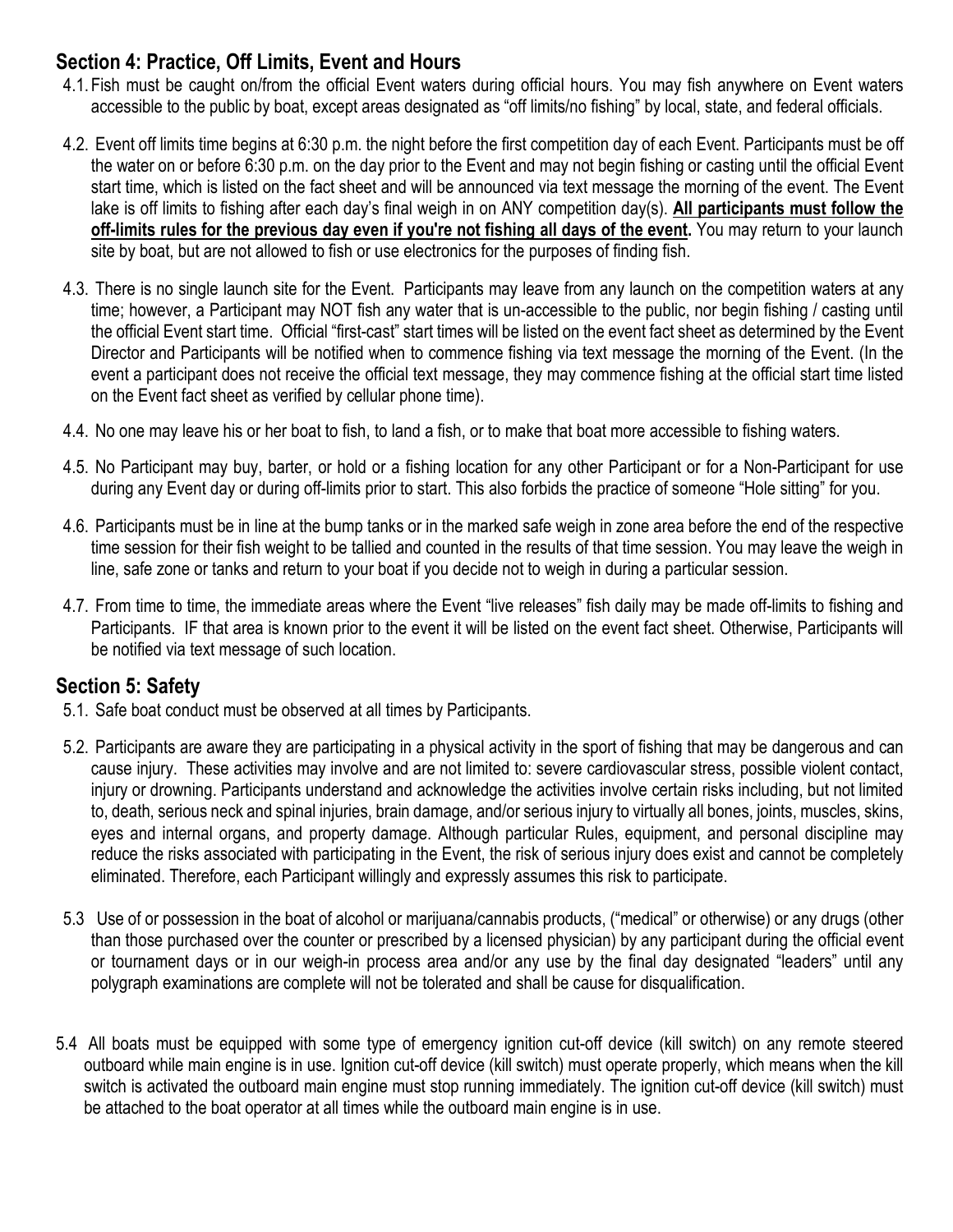- 5.5 U.S. Coast Guard approved chest type life jackets (PFD) are required for each person on board during competition. Life jackets (PFD) must be worn and strapped, snapped, or zippered securely, and maintained in that condition until the combustion engine is out of gear or shut off. Operation of Inflatable life vests where legal, must be regularly checked.
- 5.6 If Participants observe any unsafe, unethical or other significant hazard, weather, condition or activity during his/her presence or during participation in the Event, Participant should remove themselves to safety and from participation and if applicable bring it to the attention of a representative of the Event immediately.
- 5.7 No boat shall have a motor of higher horsepower than approved by the U.S. Coast Guard.
- 5.8 In the event of sudden or significant weather condition developing forcing the Event Director to advise via text message regarding any change, delay, suspension and/or cancellation of one or more weigh in sessions of the day(s), the day(s) payouts will be allocated against all completed hours of competition and paid places.

Use of alcohol, marijuana/cannabis products, ("medical" or otherwise) or any drugs (other than those purchased over the counter or prescribed by a licensed physician) by any participant during the official event or during the tournament or in our weigh-in process area will not be tolerated and shall be cause for disqualification.

# **Section 6: Sportsmanship**

- 6.1. Sportsmanship, courtesy, safety and fish conservation are required from every Participant. Participants shall demonstrate professionalism and integrity in support of the sport of fishing. This includes any and all social media content that may be shared now or in the future. Any Participant found compromising the integrity of the sport and/or the Event may be subject to disciplinary action and/or disqualification.
- 6.2. The favorable public reputation of the circuit, the sport of fishing, the Event Director and Staff, sponsors, partners and officials are of paramount importance. IF you have an issue talk to an Event staff person to person and they will do all they can within the rules to help or clarify. Participants shall refrain from making unreasonable attacks, accusations, and comments that disparage the integrity of the circuit, Event, the sport of fishing, the Event Staff, sponsors, partners and officials. This includes but is not limited to the Participants social media accounts and digital sites.
- 6.3.Participants shall act in a courteous manner at all times, especially with Event officials and in regard to boating and angling in the vicinity of non-participants who may be on Event waters.
- 6.4. Any Participants attempting to manipulate the outcome of the Event or defraud the Event or NABC, any participant, sponsor, affiliate or partner will be disqualified and may be subject to prosecution.

#### **Section 7: Tackle and Equipment**

- 7.1. Participants must possess all necessary fishing licenses and follow all regulations. All state rules regarding fishing and fishing methods will be observed unless more stringent regulations are specified by Event officials.
- 7.2. All fish must be caught on artificial bait by casting only, no foul hooking of any visible fish. When visibly fishing for any bass, bedded or otherwise the bass must be hooked inside the mouth to be a legal catch. Participants may not fish any bed that has had a physical marker placed on the land or water to mark a bed prior to the Event. No trolling with big motor or a kicker motor is allowed.
- 7.3. Participants may use only one rod at any one time. Other rods may be in the boat for substitute purposes.
- 7.4. A fish may not be altered. No electronic or other tracking/marking devices (implanted microchips, tags/reflective markers, etc.) may be used to locate a fish. Depth-finders, sonars, fish finders, graphs and sound devices are allowed.

# **Section 8: Boat Motor & Safety Equipment**

8.1. ALL Participants in any vessel are responsible for daily checking/verifying all required safety equipment before leaving the launch point and/or making sure the watercraft and fishable waters are safe.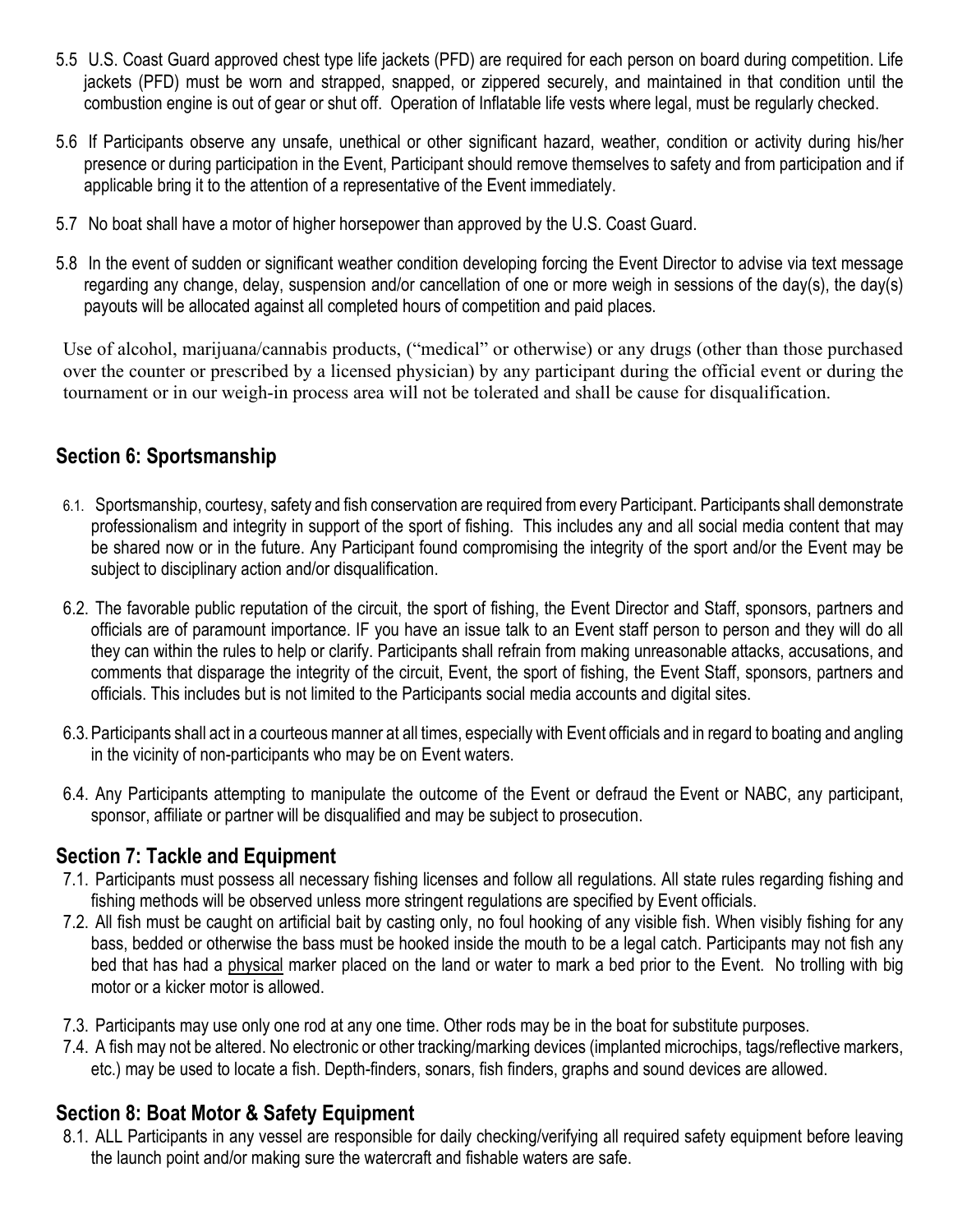- 8.2. All boats must be propeller driven; jet drives are NOT allowed. Boats are required to have on board all coast guard required safety equipment. Anytime the combustion engine is running there must be a driver in the driver's seat in full control of the boat.
- 8.3. All boats must be cleaned of all harmful exotic aquatic invasive species. **CLEANED, DRAINED and DRY**, before entering and when leaving the lake.
- 8.4. Each boat MUST be capable of safely carrying the Participants fishing from it up to the Event limit of (3) three participants and may NOT exceed the vessels rated capacity.
- 8.5. By entering the Event, Participants hereby agree to allow their boat to be boarded for observation, filming, and/or inspection by Officials at any time prior to, during, or following the Event, to include, but not limited to, all safety equipment, all storage, boxes, containers, rating plates, live-well, and engines.
- 8.6. Boats are required to have a functioning bilge pump, live well, and an emergency ignition-shutoff device that must be securely attached to the driver anytime the boat is on plane. It is recommended, but NOT required to have a marine band radio on board.
- 8.7. The following items (minimum) will be randomly checked at each weigh-in session. Violation of any rules or safety items will be cause for disqualification: Fishing License - # of fish in possession - Alcoholic Beverages - Horsepower Rating -Life Jackets – Engine Cutoff Device (Kill Switch).

#### **Section 9: Weigh-in and Penalties**

- *9.1. You CANNOT weigh-in a fish in any session without proof of paid entry for that day AND a photo ID that matches proof of entry, bring these items with you to the weigh in line.*
- 9.2. All bass weighed-in become the property of the Event and will be released back into the lake alive.
- 9.3. Four (4) weigh-in sessions are held each day normally and will vary by event; *as an example*; **First Cast to 9:00 a.m., 9:01-11:00 a.m., 11:01 am -1:00 p.m., and 1:01-3:00 p.m.;** Check Event fact sheet for each event. No one is allowed to get into the weigh-in line AFTER the final published weigh in time.
- 9.4. For conservation, all bass brought to the official weigh-in station must be in a weigh bag with adequate water. If a Participant does not have a weigh bag, one will be provided by NABC. **Bass must be alive to be weighed-in.**
- 9.5. Any fish that cannot be clearly and 100% positively weighed-in by the person who originally caught it may NOT be weighed-in at all and must be released. **Be careful when handling fish in the boat.**
- 9.6. No one Participant may weigh more than one (1) fish per session which is a maximum of (4) four fish per day. Fish weighed in one session does not carry forward from session to session. Participant's single biggest bass weighed in during the event is counted for any overall standings.
- 9.7. Keep your fish separated, clearly marked, and identifiable. Fish must be weighed-in by the Participant who originally caught the fish and must be in said Participant's actual physical possession in the weigh-in line. (Only exception is a disabled Participant, (with prior approval) we will allow another Participant to bring the clearly marked fish to the scales).
- 9.8. Any artificially weighted / altered bass will be disqualified; any alteration of length or weight of bass is prohibited and the Participant(s) may be subject to prosecution and shall be disqualified from all future events. Any questionable fish will be subject to inspection by a marine biologist or similarly qualified expert.
- 9.9. Only LIVE largemouth, smallmouth and Ky spotted bass will be weighed. Specific lake minimums and/or slot limits must be followed, it is the responsibility of the Participant to abide by all Event, local, state, and federal Rules.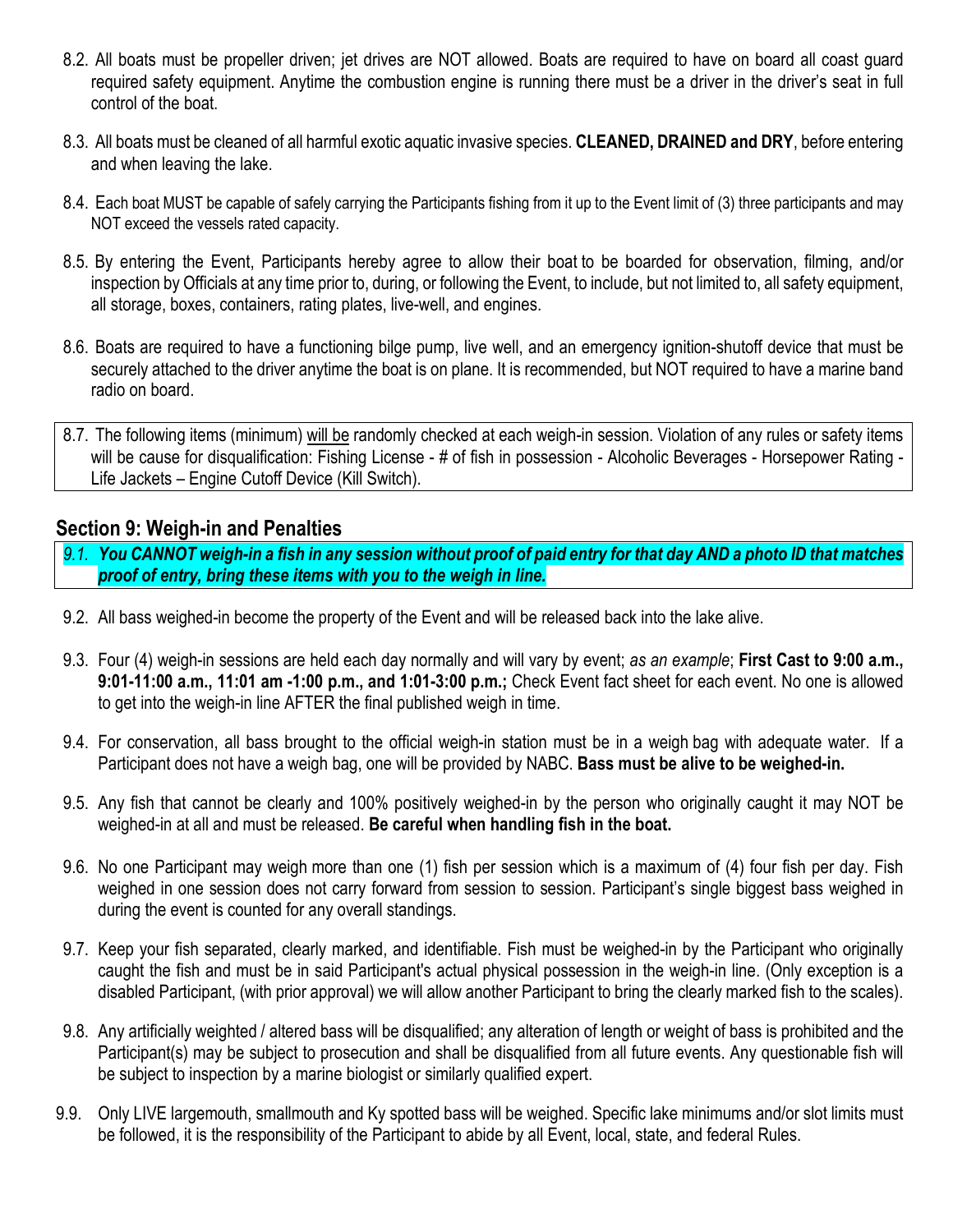9.10. A Maximum of two (2) fish in a Participants possession at any time, (state laws will apply). AFTER the final published weigh in time each day, all releasable fish not weighed shall be released back into the water and are not allowed to carry over to another day.

### **Section 10: Permitted Fishing Locations**

- 10.1. Tournament waters shall be set by officials for each Event. All Participants must obtain this information from NABC.
- 10.2. Fishing on Event waters is permitted within the boundaries defined by the fact sheet and Event director that are available to the public and accessible by boat except: Any water within these tournament boundaries closed to public fishing, posted "off-limits or no fishing" by local, state or federal officials will be OFF-LIMITS, the removal of official local, state or federal property or barricades at any time to make an area more accessible by boat is strictly prohibited.
- 10.3. Also, any live fish release area established by the Event Director will be off-limits and will be announced on the event fact sheet if known before the event or by text message at the Event.
- 10.4. No fishing is allowed within fifty (50) yards of an anchored boat that was first anchored in a fixed position with the trolling motor out of the water.
- 10.5. No Participant may "Buy" or "Barter" a fish or a fishing location. Only water open to ALL public fishing will be considered Event waters. All angling must be done from the boat. On Event days, participants are prohibited from fishing except during designated tournament fishing hours. Participants must not fish Event waters before and after tournament hours except to navigate to and from the check-in site and launch facilities. If repairs or a test-run is needed, NABC staff must be notified prior to a test run.

## **Section 11: Communications**

- 11.1. Cell phones and other communication devices may NOT be used for the purposes of locating or finding fish and/or communicating with other Participants or Non-Participants regarding such.
- 11.2. Text message updates and Event communication are an added bonus service provided. The Event nor Event Staff can guarantee delivery of any text messages or communications. It is the Participant's responsibility to know and to manually enter their correct cell phones into the registration/text system. Some carriers block text messaging services and it is the Participant's sole responsibility to check with their provider to determine that. If Participant is unable to receive text messages, please contact your provider prior to the Event or you may utilize the NABC live leaderboard/website.
- 11.3. Participant's entry into any Event by any means physical or digital represents your express consent to receive email, phone, and text message communication from the Federation Angler national office, the Bass Pro Shops / Cabela's North American Bass Challenge, and any of its owners, successors, directors, members, officers, agents, contractors, affiliates, employees, sponsoring agencies, sponsors, and/or advertisers before, during, and after an Event. Participants who remain in the database after an Event understand and acknowledge that they will receive ongoing communication. We will not sell or disseminate participant databases with any outside organizations. We value your privacy and the trust you place in us to protect it. In order to discontinue communication, it is Participant's responsibility to notify the Federation Angler National office to opt out of those communications.

# **Section 12: Official Safety Checkpoint**

12.1. *Safety begins with YOU!* - ALL Participants in any vessel are responsible for daily checking/verifying all required safety equipment before leaving the launch point.

12.2. The following items (minimum) will be randomly checked at each weigh-in session. Violation of any rules or safety items will be cause for disqualification: Fishing License - # of fish in possession - Alcoholic Beverages - Horsepower Rating - Life Jackets – Engine Cutoff Device (Kill Switch).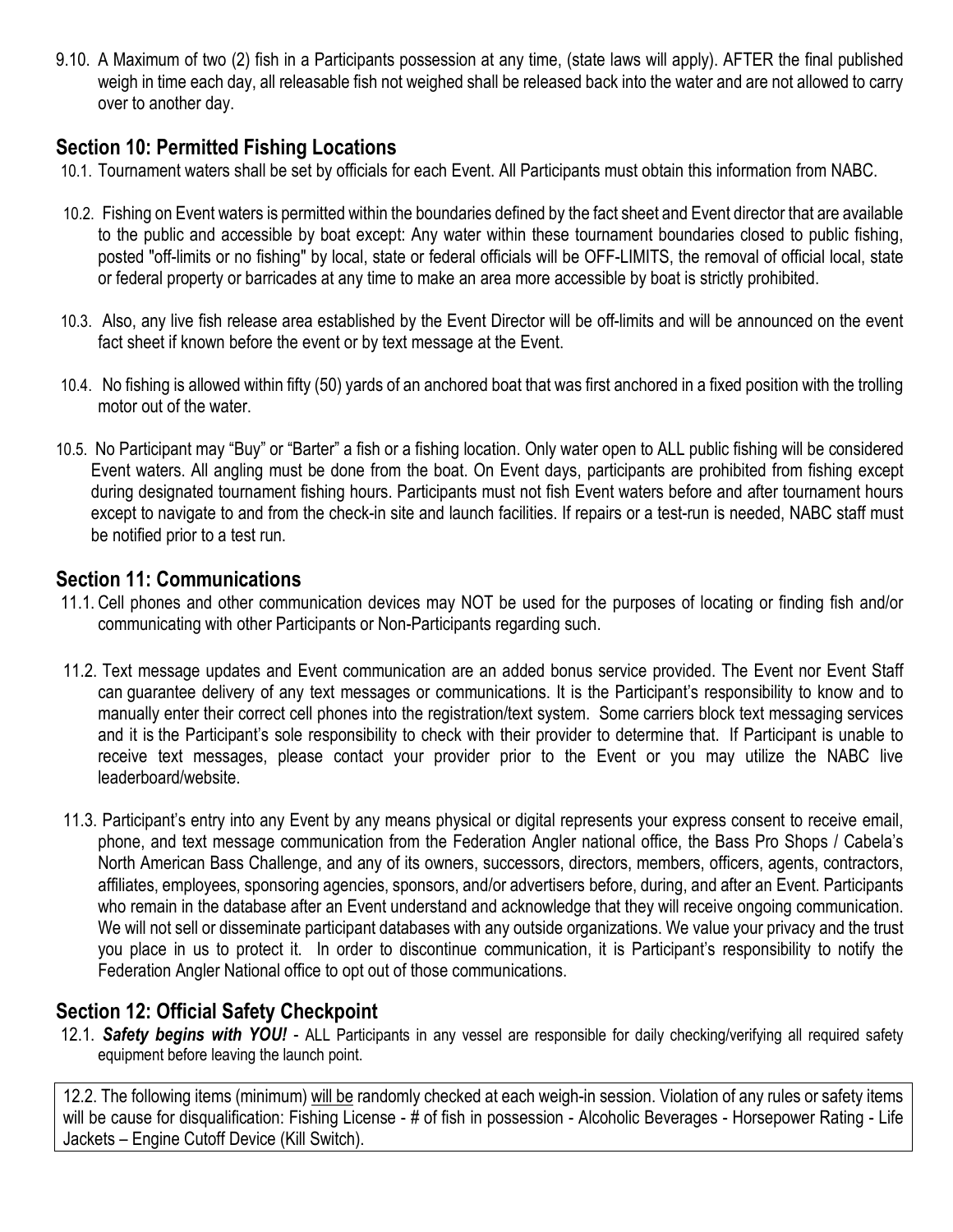# **Section 13: Late Penalty**

- 13.1. It is each Participants responsibility to allow ample time, considering dock/ramp/parking/traffic or congestion to be inside the designated weigh-in safe area for each weigh-in. You have 2 hours in each session to weigh in DO NOT push the limits, regardless of fault, there is NO excuse for being late.
- 13.2. Participants who are not inside the designated weigh-in safe area before it is closed for each session will not be allowed to weigh-in for that session.

# **Section 14: Scoring**

- 14.1. Participants may not weigh more than (1) one bass per session. Four (4) sessions equals a possible (4) fish per day. Bass weighed-in any session does not carry forward from session to session. Participant's single biggest bass weighedin during the entire Event is entered into the final overall standings.
- 14.2. The top published prize for each event is guaranteed all other places or prizes are dependent on entries. Full payout info will be publicly posted after the close of registration. As an example; Normally, based on overall event standings 1st, 2<sup>nd</sup>, and 3<sup>rd</sup> place overall big fish overall will be awarded cash and/or prizes. \*\*Based on entry's each session will award no less than 3 and no more than 10 biggest fish each session in cash and/or prizes.(places each session are based on entries) Therefore, a one-day Event with (4) four sessions could award from 12 up to 40 total places depending on number of entry's, PLUS the top 3 from overall standings for a total of 43 possible places in cash and prizes. A two-day Event with (4) four sessions each day could award from 24 up to 80 total places depending on entry's, PLUS the top 3 from overall standings for a total of 83 places paid in cash and prizes. Plus, any sponsor bonuses or contingencies. Again, check event fact sheet for details final payout will be published when registration closes but the top overall big fish prize is guaranteed as advertised for each event.
- 14.3. All prizes will be awarded at the designated Main weigh in location following the final Event weigh in.

# **Section 15: Protests, Disputes & Truth Verification Tests**

- 15.1. Rules violation must be reported immediately. Any witness has a right to protest a participant. All protests or disputes relating to any matter must be made in writing and submitted to the tournament director within 10 minutes of the last fish being weighed that day and prior to delivery of any prizes or winnings. Tournament officials, in their sole discretion, reserve the right to consider rule violations reported or not and discovered at any time for any reason, by any persons, before or after a tournament has ended and assess penalties for any past or future event including denying entry to compete. After reviewing the submission, the Event Director shall inform the protesting Participant of the decision. The Event Staff's decision is final and not subject to further appeal. Protests made after the deadline will be disregarded and the protesting Participant may be subject to disqualification as well. Truth verification final results are non-disputable and are not subject to protest.
- 15.2. The interpretation and enforcement of the Rules will be the sole responsibility of the Event Director.
- 15.3. All Participants agree as a condition of entering the Event, by entering the event with payment of entry fee, and by his/her signature on the Event entry form (in person or electronically), to submit to a polygraph examination should they be so requested to do so at any time for any reason or for now reason and to provide truthful and honest responses and to abide by its results as determined by a qualified examiner. Participants must successfully pass the polygraph\truth verification testing or be removed from competition.
- 15.4. At the sole discretion of the Event Director or his/her designee, random third-party administered Truth verification examinations may be administered on site during the Event. Refusing to take a polygraph/truth verification examination for any reason will result in immediate disqualification.
- 15.5. Any Participant taking medication should notify the examiner prior to examination.
- 15.6.Any Participant determined by the examiner and/or other Event Officials to be in violation of the Rules, intoxicated and/or under the influence of any type of illegal drug(s) at the time said Participant is required to take the Truth verification examination, will be disqualified from this and possibly all future events.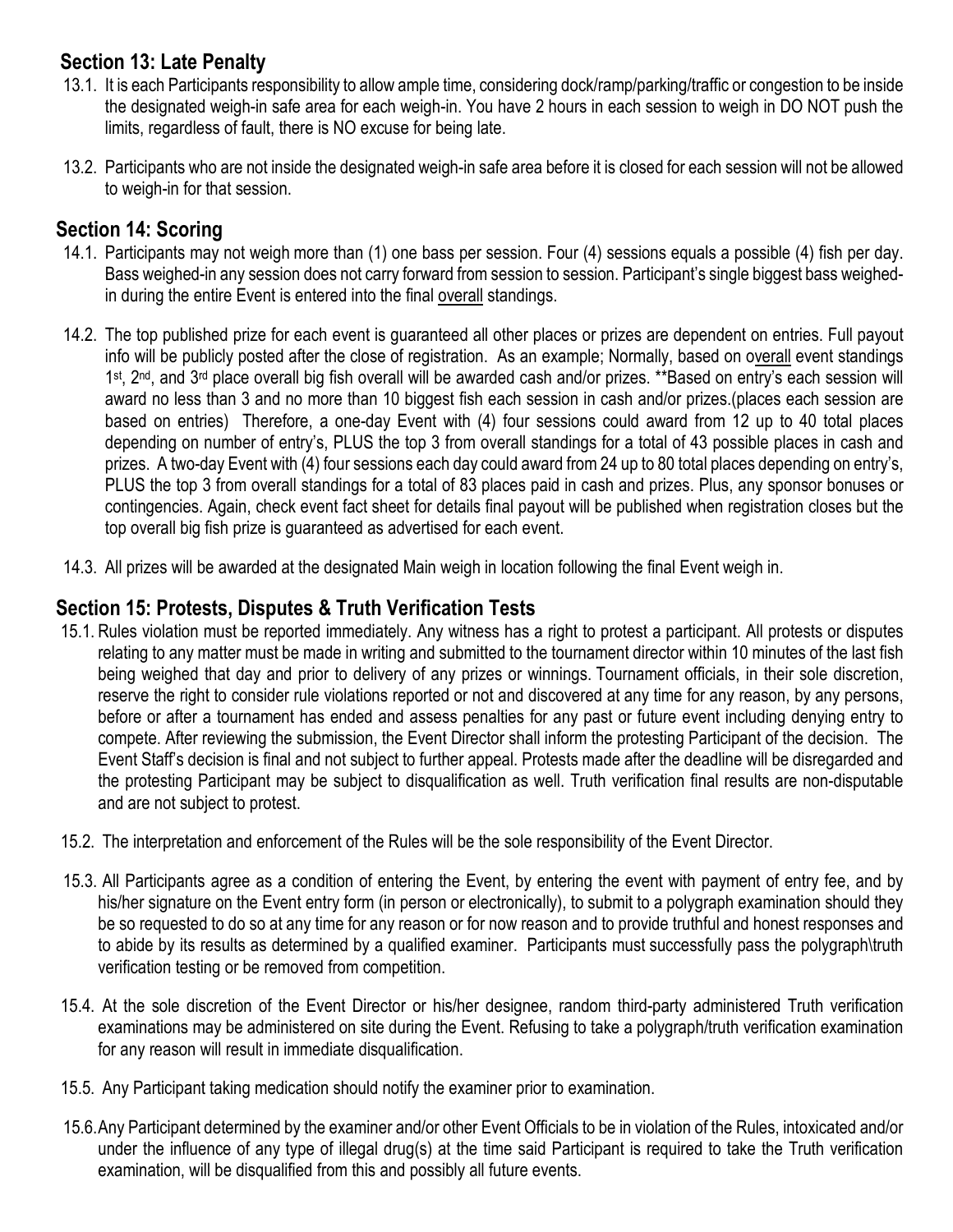- 15.7. Participants acknowledge and agree that Event Officials may disclose the results of the polygraph exam. If or when disclosure occurs is at the sole discretion of the Event Officials.
- 15.8. Participant found in possession of an illegal substance will be subject to disqualification/prosecution.
- 15.9.Anyone who has failed to pass a polygraph examination in a competitive event and/or been disqualified for fraudulent actions in connection with any fishing contest is not eligible to compete.

#### **Section 16: Catch and Release**

- 16.1. Every effort must be made to keep bass alive including proper live well aeration, treatment and temperature management. **You may NOT weigh a dead fish.**
- 16.2. Every boat must have adequate live well space, properly aerated, to sufficiently maintain, in a healthy condition a limit catch by competitors using the boat. NABC recommends the use of live well additive such as G-Juice and ice, in warmer water months to improve oxygen levels and promote a healthy release of fish into natural habitat.

#### **Section 17: Ties**

17.1. In the event of a tie for the overall big bass awards or an individual session the tie breakers will be 1.) NABC membership 2.) Fish that was weighed first 3.) Date/ time of that days Event paid entry. 4.) Flip of coin.

#### **Section 18: Patches Signage & Promotion**

18.1. Event officials has no intention to restrict the use of logos, patches or signage and encourages their use to promote your various supporters. However, we do reserve the right to restrict a logo that is deemed offensive. Further realizing we are in a TV\media\sponsorship field that MAY sometimes restrict the use of some signage Event officials reserves the right to restrict the use of such signage in our promotional endeavors with as much advance notice as possible. Finally, if you are being filmed for television no tobacco products may be used while filming.

#### **Section 19: Miscellaneous / Captions**

- 19.1. The headings, captions, titles, and numbering system are inserted only as a matter of convenience and may under no circumstances be considered in interpreting the provisions of this Agreement.
- 19.2. The Rules shall be governed by and construed in accordance with the laws of the State of Oklahoma in all respects, including matters of construction, interpretation, validity, and enforcement.